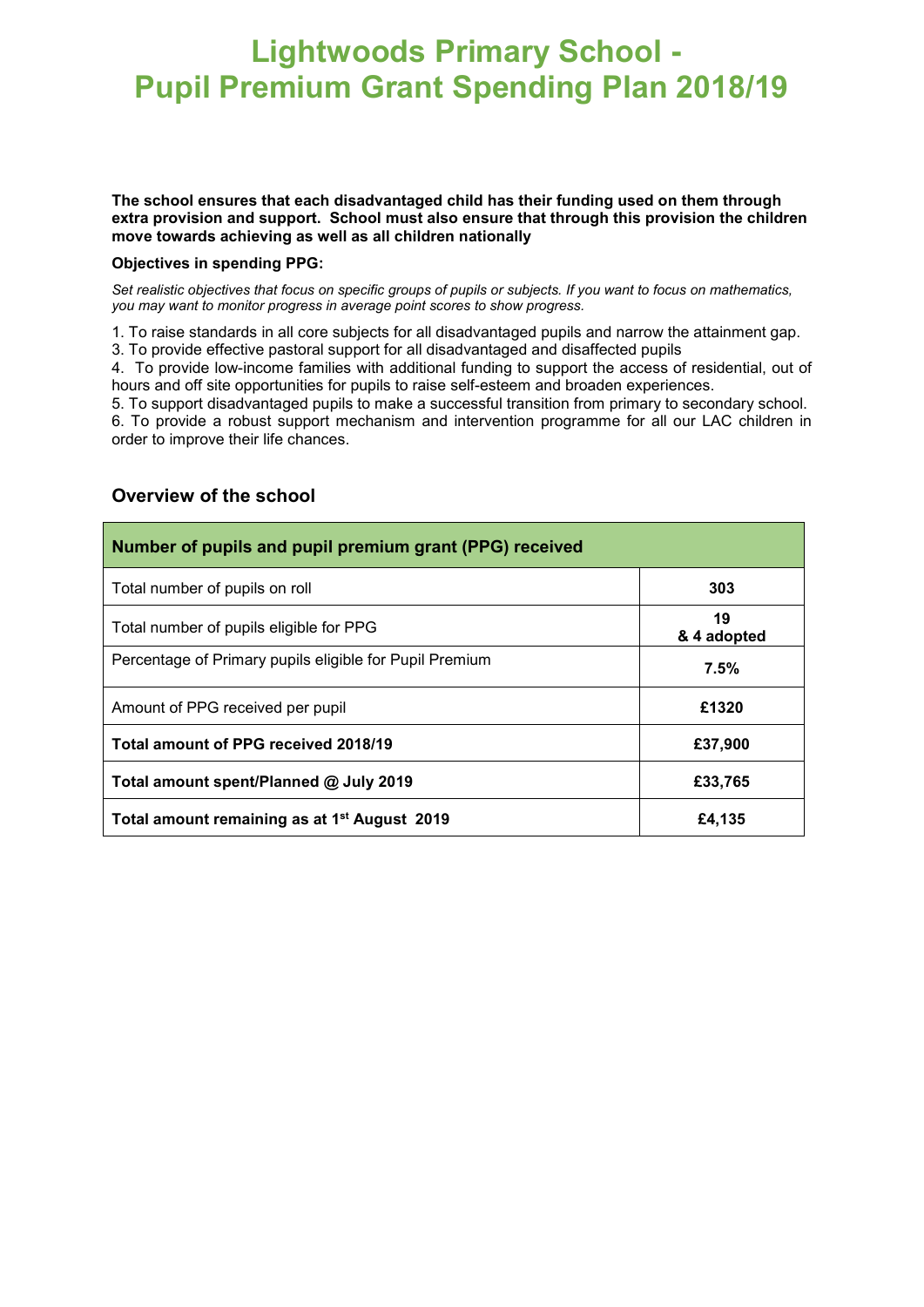| Performance of pupil premium pupils<br>(pupils eligible for free school meals or in local authority care for at least six months) |                                                                                                                                                                     |  |  |  |  |
|-----------------------------------------------------------------------------------------------------------------------------------|---------------------------------------------------------------------------------------------------------------------------------------------------------------------|--|--|--|--|
|                                                                                                                                   | 2018-19                                                                                                                                                             |  |  |  |  |
| % of pupils<br>achieving expected<br>in English                                                                                   | EYFS - 60% achieved ELG in reading and writing<br>KS1 - 46% achieved ARE in writing, 55% in reading<br>KS2 - 67% achieved ARE in reading and writing                |  |  |  |  |
| % of pupils<br>achieving expected<br>in Maths                                                                                     | EYFS - 80% achieved ELG in maths<br>KS1 – 64% achieved ARE in maths<br>KS2 – 67% achieved ARE in maths                                                              |  |  |  |  |
| % of pupils<br>achieving expected<br>progress (3 points<br>or more) in English                                                    | EYFS - 100% made expected progress in English<br>KS1 - 90% made expected progress in reading and writing<br>KS2 - 77% made expected progress in reading and writing |  |  |  |  |
| % of pupils<br>achieving expected<br>progress (3 points<br>or more) in Maths                                                      | EYFS – 100% made expected progress in maths<br>KS1 - 90% made expected progress in maths<br>KS2 - 89% made expected progress in maths                               |  |  |  |  |
| Additional<br><b>Information</b>                                                                                                  | 1 PP pupil in KS2 has EHCP                                                                                                                                          |  |  |  |  |

| Record of PPG spending (and projected spending) by item/project 2018/19                                                                                                                                                                                                                              |        |                                                                                                                                                                                                                                                       |                                                             |  |  |  |
|------------------------------------------------------------------------------------------------------------------------------------------------------------------------------------------------------------------------------------------------------------------------------------------------------|--------|-------------------------------------------------------------------------------------------------------------------------------------------------------------------------------------------------------------------------------------------------------|-------------------------------------------------------------|--|--|--|
| Item/project                                                                                                                                                                                                                                                                                         | Cost   | <b>Objective</b>                                                                                                                                                                                                                                      | <b>Outcome</b>                                              |  |  |  |
| 20% of KS1 time per<br>week allocated for<br>disadvantaged children<br>including more able for<br>small group, 1 to 1 and<br>class support.                                                                                                                                                          | £5,778 | To exceed Government floor<br>targets and narrow the<br>attainment gap compared to<br>national with VA good or<br>better for disadvantaged<br>children including the more<br>able<br>KS1 achievement for<br>disadvantaged children is at<br><b>NA</b> | See data tracker and<br>individualised provision<br>summary |  |  |  |
| 1x PT teacher to<br>increase pupil to teacher<br>ratios in Y6 for x6<br>sessions per week.                                                                                                                                                                                                           | £8,000 |                                                                                                                                                                                                                                                       |                                                             |  |  |  |
| One-to-one tuition for PP<br>pupil in Y3, Y4, Y5(SEN)<br>delivered by 3<br>experienced<br>Practitioners addressing<br>gaps in core subjects.                                                                                                                                                         | £3,559 |                                                                                                                                                                                                                                                       |                                                             |  |  |  |
| 20% of EYFS lead/HLTA<br>for EYFS teacher per<br>week allocated for<br>disadvantaged children<br>including more able (see<br>provision map) for small<br>group, 1 to 1 and class<br>support to address<br>individual targets.<br>Balance bikes, yoga and<br>small group music time<br>for PP pupils. | £5,778 | GLD is at NA.<br>To ensure PP pupils have<br>the same opportunities as<br>non pp pupils.                                                                                                                                                              |                                                             |  |  |  |